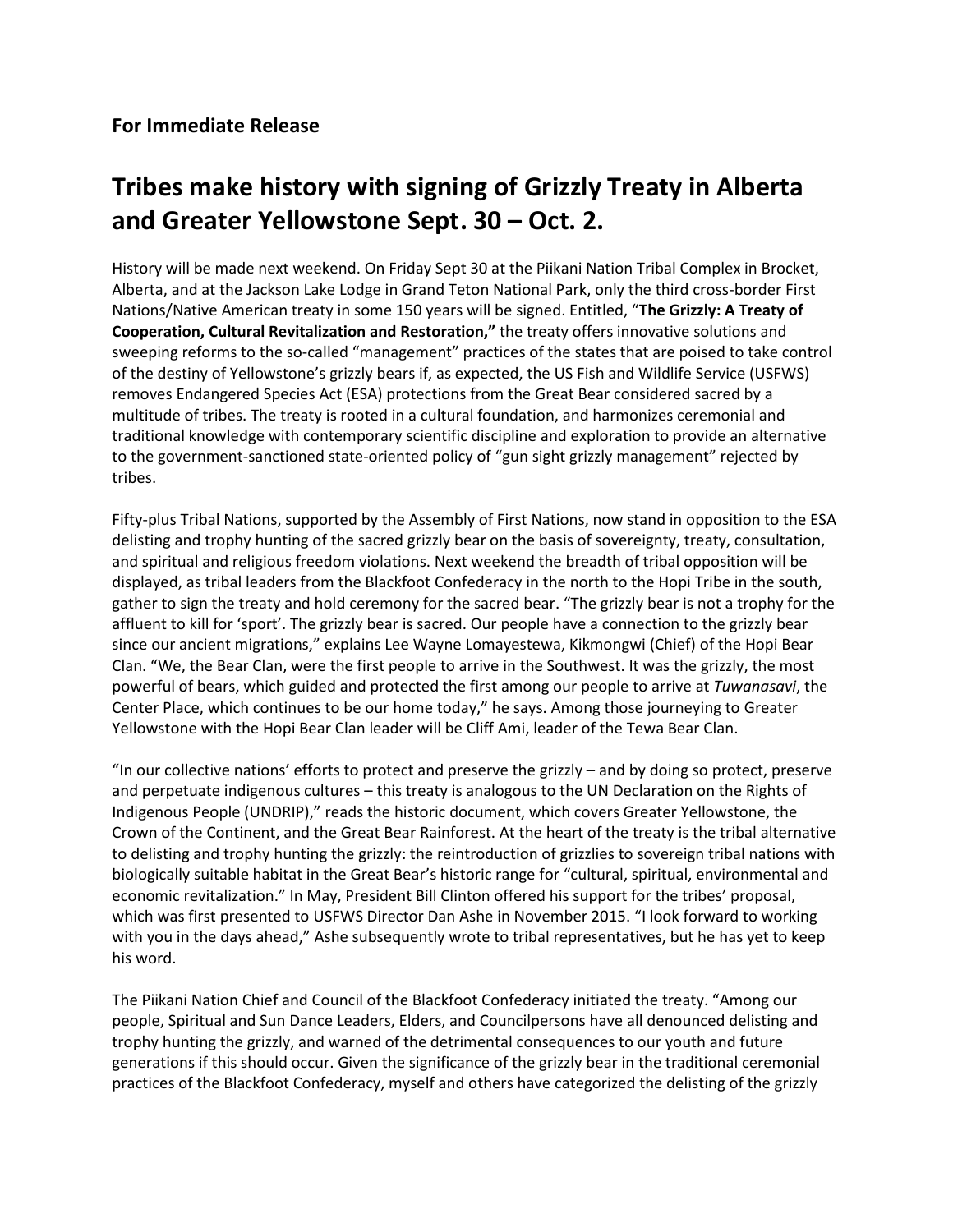bear as an act of cultural genocide against our people," says Chief Stanley Grier, the driving force behind the treaty and Chief of the Piikani Nation.

In their respective resolutions and declarations in the years leading up to the treaty, many tribes have bemoaned the lack of transparency in the delisting process, and USFWS's less than responsive attitude to official requests for data made in those legislative documents. As a result, tribes have received information obtained through the Freedom of Information Act (FOIA). "It is now apparent that the motivational factors behind both the delisting of the grizzly bear and the construction of the Dakota Access Pipeline are closely aligned," states the Piikani Nation Chief and Council in a recent declaration that correlates the two issues after reviewing FOIA disclosures. Through FOIA it was revealed that USFWS chose one of the world's largest oil and gas service multinationals, Amec Foster Wheeler, to manage the peer reviews of its delisting rule, a company headed by former Halliburton executive, Jon Lewis. "I received no comments or questions from the Service on the peer reviews submitted last month, so those peer reviews stand as the final versions," wrote Amec's Dawn Johnson to USFWS Mountain-Prairie (MPR) Region Director, Noreen Walsh.

"This statement in itself should raise questions. How can USFWS have no queries when it has been exposed that only one of the peer reviewers engaged by Amec has any experience with grizzlies in Yellowstone, and that the reviewer in question has close connections to USFWS's former grizzly recovery coordinator?" asks Chief Grier. "And equally troubling, the implication of the statement is that if USFWS had questioned the reviews they wouldn't have stood 'as the final versions,' which undermines the notion of impartiality."

USFWS's delisting rule identifies 28 mining claims with operating plans in what it considers core grizzly habitat in Yellowstone. "Unless Congress repeals the 1872 General Mining Act, that law will hold primacy in respect to the 28 mining claims," warns the Piikani Nation DAPL/Delist declaration. So far, USFWS's MPR Deputy Director, Matt Hogan, has refused to divulge the extent of his alleged ties to Anadarko Petroleum and Gas, the third largest energy company in the world, and the largest landholder and leaseholder in Wyoming. "This has understandably led the Oglala Sioux Tribe to call for a Congressional investigation into the delisting process," continues the Piikani declaration. The Piikani and Oglala Sioux not only question the influence of multinational energy companies on the delisting decision, but documented connections between high-ranking USFWS officials and trophy hunting giant, Safari Club International, "exemplified by Mr. Hogan's role as a former chief lobbyist to Capital Hill for Safari Club."

"We do not need to elaborate upon the impact the trophy killing of a being we consider to be fundamental to our culture and spiritual well-being will have on our people and their ability to practice their religion, or how that will be exacerbated if that killing is committed on sacred land in proximity to sacred sites, but we do need to raise the specter of the destruction of these sacred sites if, as appears inevitable, corporate energy development is initiated on the lands the grizzly presently protects through its ESA status," the Piikani declaration underscores. To date, no Tribal Historic Preservation Office has been contacted to "survey, determine, and catalog" these sacred and historic sites throughout Greater Yellowstone. "If they are not, these sites will be subject to desecration and ultimately lost, resulting in irreparable injury to a multitude of tribes," conclude the Piikani, based upon past and present experience – the latest exhibit being the Dakota Access Pipeline.

Through one of the FOIAs, tribal leaders received an email thread between USFWS Director Ashe and his assistant, Gary Frazer, in which they lay out the strategy for delisting the grizzly that has brought them